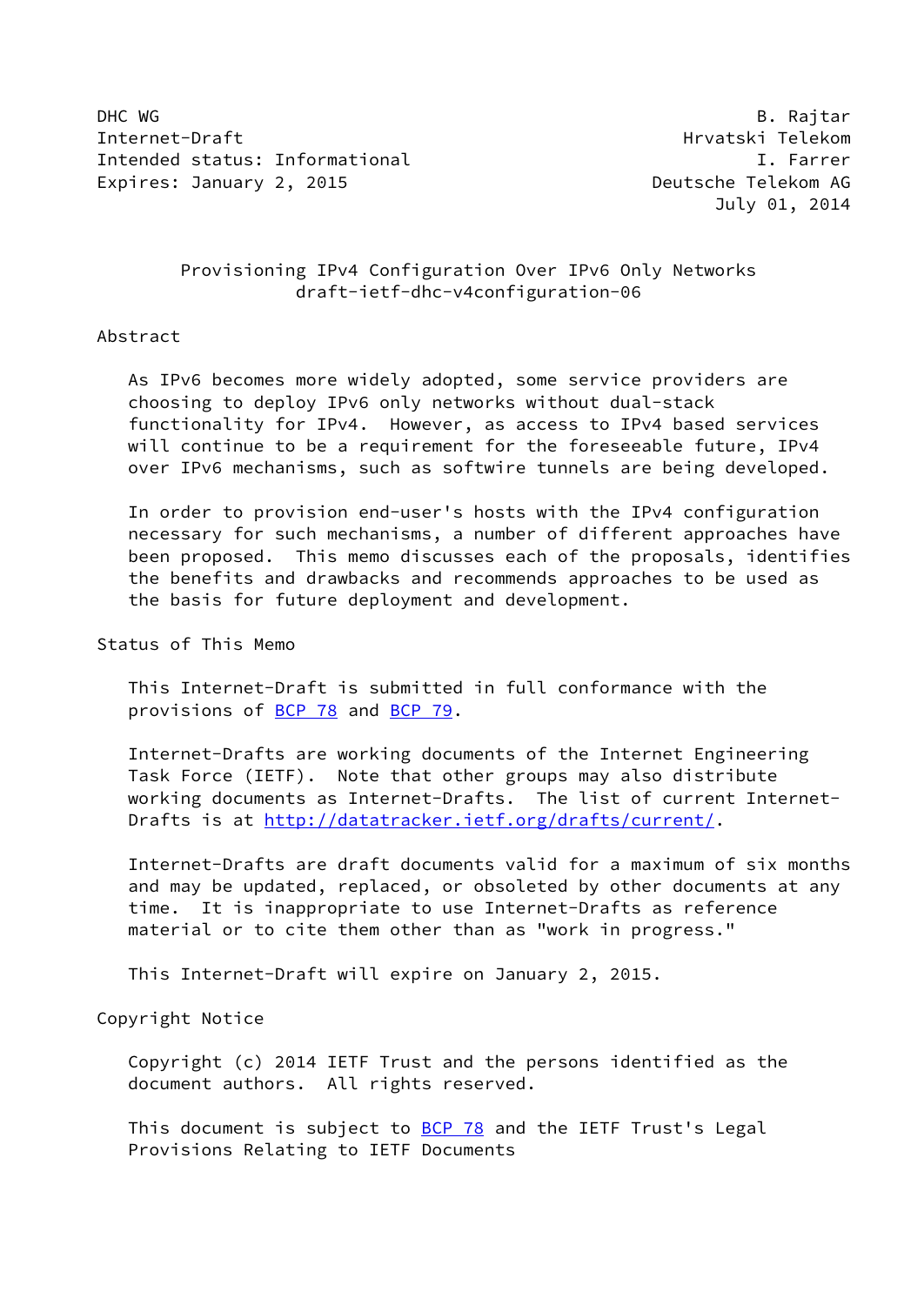[\(http://trustee.ietf.org/license-info](http://trustee.ietf.org/license-info)) in effect on the date of publication of this document. Please review these documents carefully, as they describe your rights and restrictions with respect to this document. Code Components extracted from this document must include Simplified BSD License text as described in Section 4.e of the Trust Legal Provisions and are provided without warranty as described in the Simplified BSD License.

## Table of Contents

| $1$ .                                                           | $\overline{3}$  |
|-----------------------------------------------------------------|-----------------|
| Overview of IPv4 Parameter Configuration Approaches<br>1.1.     | $\overline{4}$  |
| DHCPv4o6 Based Provisioning - Functional Overview<br>1.2.       | $\overline{4}$  |
| 1.3. DHCPv6 Based Provisioning - Functional Overview            | 6               |
| DHCPv6 + Stateless DHCPv4oSW Based Provisioning -<br>1.4.       |                 |
|                                                                 | $\underline{6}$ |
| 1.5. DHCPv4oDHCPv6 Based Provisioning - Functional Overview.    | $\overline{7}$  |
| Requirements for the Solution Evaluation $\cdots$<br>2.         | $\underline{8}$ |
| 3.<br>Comparison of the Four Approaches                         | $\overline{9}$  |
| $3.1$ . DHCPv4o6 Based Provisioning                             |                 |
|                                                                 | $\frac{9}{9}$   |
|                                                                 | 10              |
| 3.2. DHCPv6 Based Provisioning                                  | 10              |
|                                                                 | 10              |
|                                                                 | 10              |
| 3.3. DHCPv6 + Stateless DHCPv4oSW Based Provisioning            | 11              |
|                                                                 | 11              |
|                                                                 | 11              |
| $3.4$ . DHCPv4oDHCPv6 Based Provisioning                        | 12              |
|                                                                 |                 |
|                                                                 | 12              |
| $\overline{4}$ .                                                | 13              |
| Transporting Unmodified DHCPv4 Messages over an IPv6 Link<br>5. |                 |
|                                                                 | 13              |
| $5.1$ . Combined Hub and DHCPv4 Relay Required Functionality    | 14              |
| 6.                                                              | 14              |
| 7.                                                              | 15              |
| 7.1.                                                            | 15              |
| 7.2.                                                            | 15              |
|                                                                 | 15              |
|                                                                 |                 |
|                                                                 |                 |
| 9.                                                              | 15              |
|                                                                 |                 |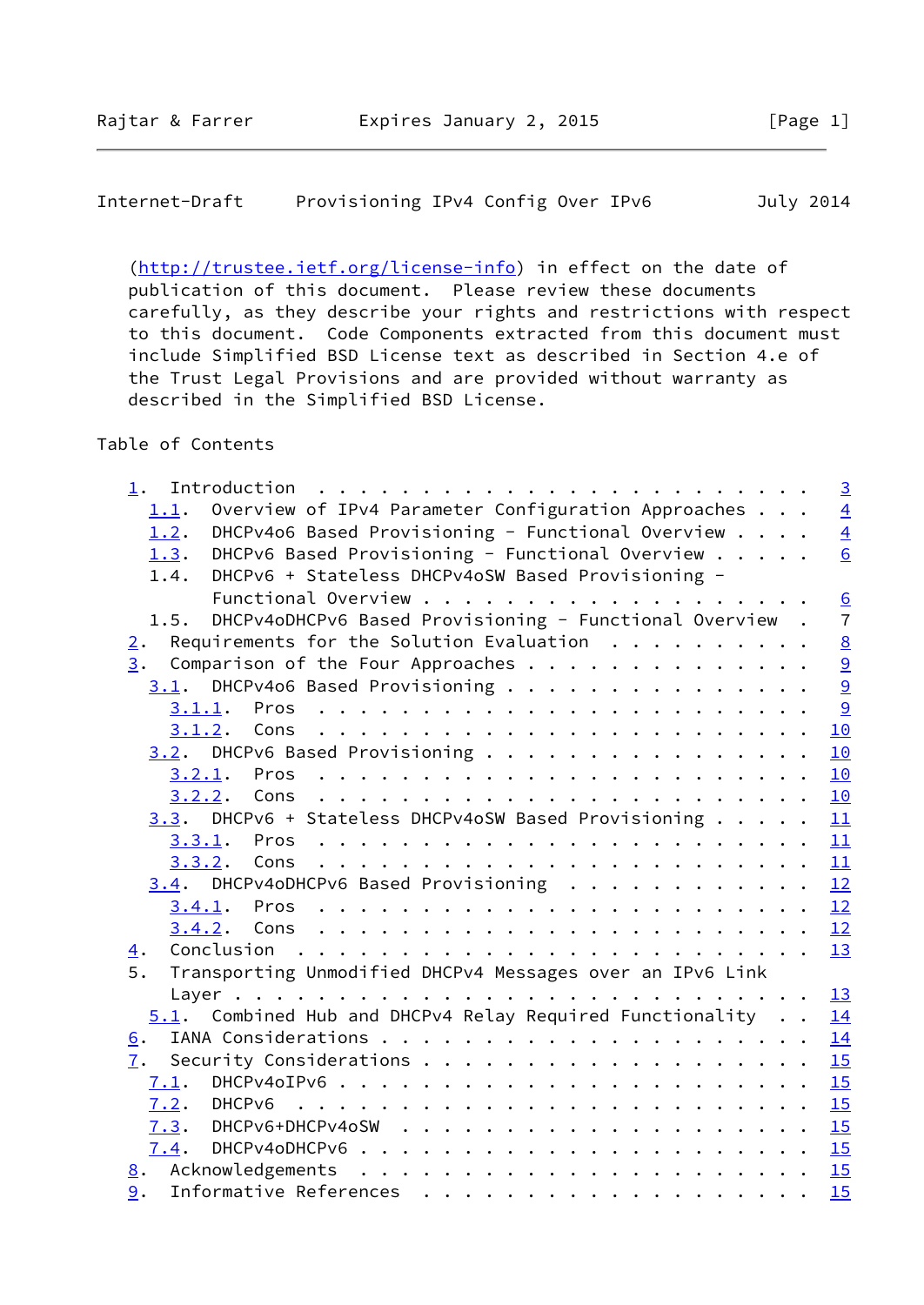|--|--|--|--|--|--|--|--|--|--|--|--|--|--|--|--|--|--|--|--|--|--|--|--|--|--|

| Rajtar & Farrer | Expires January 2, 2015 | [Page 2] |
|-----------------|-------------------------|----------|
|                 |                         |          |

<span id="page-2-1"></span>Internet-Draft Provisioning IPv4 Config Over IPv6 July 2014

#### <span id="page-2-0"></span>[1](#page-2-0). Introduction

 A service provider with an IPv6-only network must also be able to provide customers with access to the IPv4 Internet and other IPv4-only services. IPv4 over IPv6 tunneling / translation mechanisms are an obvious example of this, such as the ones described in:

- o [[I-D.ietf-softwire-lw4over6\]](#page-17-0)
- o [[I-D.ietf-softwire-map\]](#page-17-1)
- o [[I-D.ietf-softwire-map-t\]](#page-17-2)

 In today's home networks, each residential user is allocated a single global IPv4 address which is used for NAT44. Decentralizing NAT44 allows for much better scaling and, when combined with stateless network functions, can simplify redundancy and logging when compared to centralized Carrier Grade NAT architectures. This results in the need to provision a number of configuration parameters to the CPE, such as the external public IPv4 address and a restricted port-range to use for NAT. Other parameters may also be necessary, depending on the underlying transport technology that is in use. In IPv4 only networks, DHCPv4 has often been used to provide IPv4 configuration, but in an IPv6 only network, DHCPv4 messages cannot be transported natively without either IPv6 encapsulation or translation.

 DHCPv4 messages can be transported, unmodified, over a broadcast capable link-layer, depending on the underlying IPv4 in IPv6 technology, network topology and DHCPv4 client capabilities. A functional description of how unmodified DHCPv4 can be used is provided in [Section 5.](#page-14-2) This approach is recommended for service providers whose network and clients can support this DHCPv4 architecture.

For the most simple IPv4 provisioning case, where the client only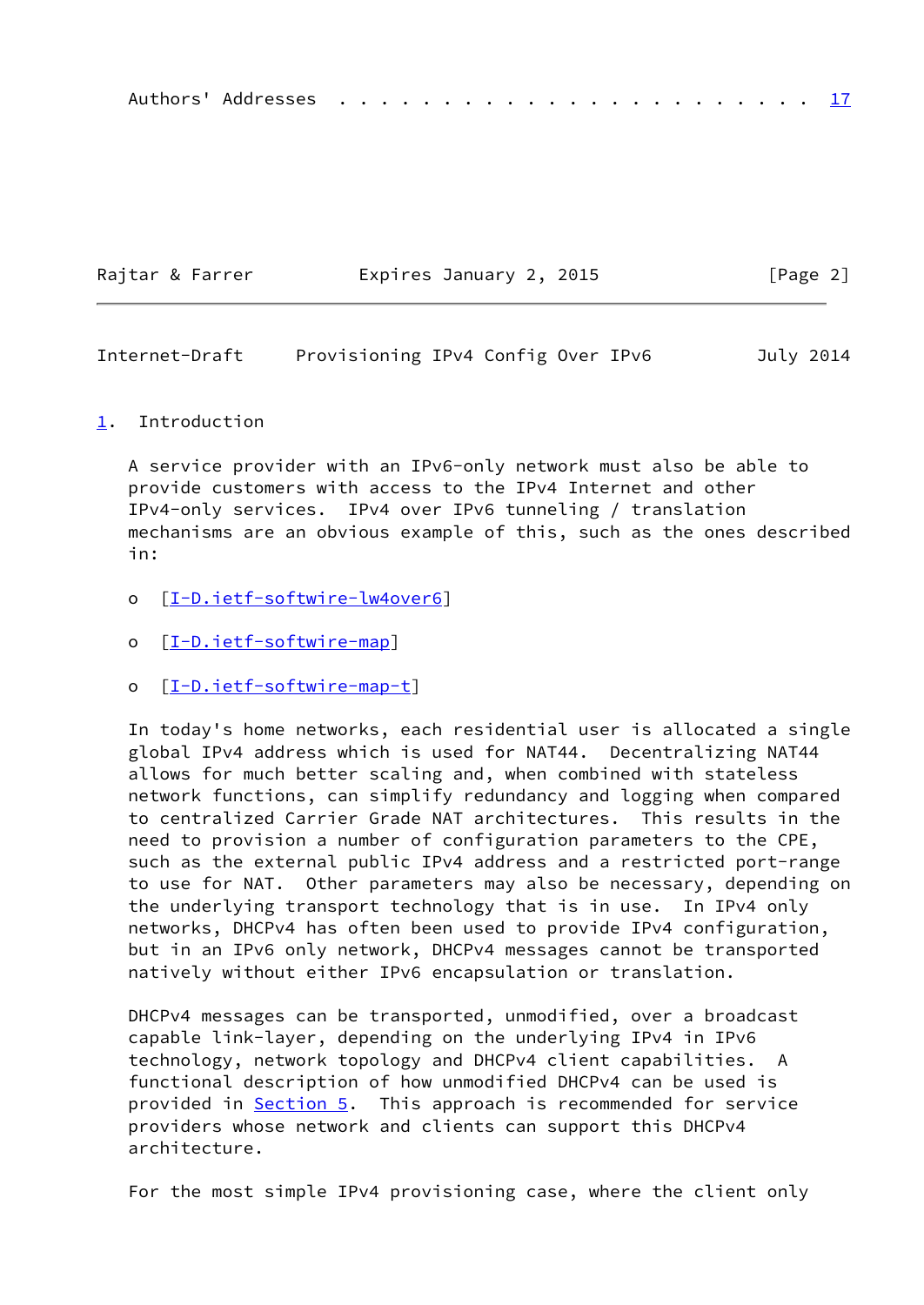needs to receive a static IPv4 address assignment (with no dynamic address leasing or additional IPv4 configuration), a DHCPv6 based approach (e.g. [\[I-D.ietf-softwire-map-dhcp\]](#page-17-3)) may provide a suitable solution.

 This document is concerned with more complex IPv4 configuration scenarios, to bring IPv4 configuration over IPv6-only networks in line with the functionality offered by DHCPv4 in IPv4 native networks. DHCPv4 options may also need to be conveyed to clients for configuring IPv4 based services, e.g., SIP server addresses.

| Expires January 2, 2015<br>Rajtar & Farrer | [Page 3] |
|--------------------------------------------|----------|
|--------------------------------------------|----------|

<span id="page-3-1"></span>Internet-Draft Provisioning IPv4 Config Over IPv6 July 2014

 Although IPv4-in-IPv6 softwire tunnel and translation clients are currently the only use-case for DHCP based configuration of IPv4 parameters in IPv6 only networks, a suitable IPv4 provisioning solution should not be limited to only supporting the configuration of softwires, or be bound to specific IPv4 over IPv6 architectures or mechanisms. The solution needs to be flexible enough to support new IPv4 over IPv6 technologies as they are developed.

 This document describes and compares four different methods which have been proposed as solutions to this problem.

<span id="page-3-0"></span>[1.1](#page-3-0). Overview of IPv4 Parameter Configuration Approaches

 The following approaches for transporting IPv4 configuration parameters over IPv6 only networks have been suggested:

- 1. Adapt DHCPv4 format messages to be transported over IPv6 as described in [\[I-D.ietf-dhc-dhcpv4-over-ipv6\]](#page-5-2). For brevity, this is referred to as DHCPv4o6.
- 2. Extend DHCPv6 to support IPv4 address leasing and other DHCPv4 options.
- 3. Use DHCPv6 for external IPv4 address and source port configuration (e.g.  $[\underline{I-D.iett-software-map-dhcp}]$ . Use DHCPv4 over IPv4 messages within an IPv6 softwire for configuring additional parameters. This is referred to as DHCPv6 + Stateless DHCPv4oSW.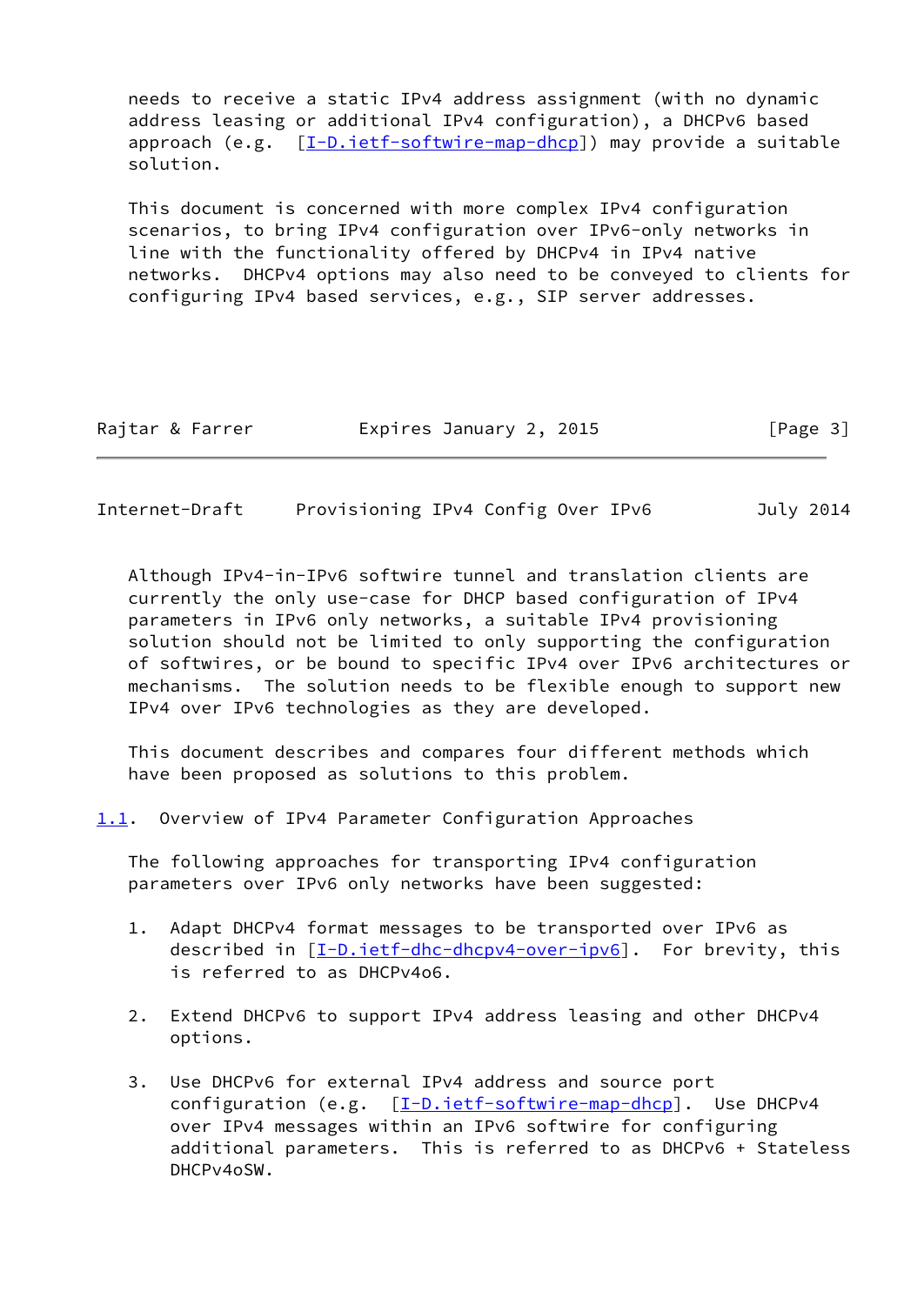4. Use DHCPv4 format messages, transporting them within a new DHCPv6 message type as described in [\[I-D.ietf-dhc-dhcpv4-over-dhcpv6](#page-7-1)]. This is referred to as DHCPv4oDHCPv6.

 At the time of writing, working examples of all but the third method have been developed and successfully tested in several different operators networks.

 The following sections describe each of the approaches in more detail.

<span id="page-4-0"></span>[1.2](#page-4-0). DHCPv4o6 Based Provisioning - Functional Overview

 In order to receive IPv4 configuration parameters, IPv4-only clients initiate and exchange DHCPv4 messages with the DHCPv4 server. To adapt this for an IPv6-only network, an existing DHCPv4 client implements a Host Client Relay Agent (HCRA) function, which takes DHCPv4 messages and puts them into UDP and IPv6.

| Rajtar & Farrer | Expires January 2, 2015 | [Page 4] |
|-----------------|-------------------------|----------|
|-----------------|-------------------------|----------|

Internet-Draft Provisioning IPv4 Config Over IPv6 July 2014

 As the mechanism involves unicast IPv6 based communications, the IPv6 address of the server must be provisioned to the client. A DHCPv6 option for provisioning clients with this address is described in [\[I-D.mrugalski-softwire-dhcpv4-over-v6-option](#page-17-4)].

 The IPv6 Transport Server (TSV) provides an IPv6 interface to the client. This interface may be implemented directly on the server and/or via an intermediary 'Transport Relay Agent' (TRA) device which acts as the gateway between the IPv4 and IPv6 domains.

 For the dynamic allocation of IPv4 addresses, the DHCPv4 server function needs to be extended to add DHCPv4o6 TSV capabilities, such as the storing the IPv6 address of DHCPv4o6 clients and implementing the CRA6ADDR option.

 This approach currently uses functional elements for ingress and egress of the IPv6-only transport domain - the HCRA on the host and the TRA or TSV on the server. As a result, this has sometimes been referred to as a tunneling approach. However, relay agent encapsulation is not a tunnel, since it carries only DHCP traffic; it would be more accurate to describe it as an encapsulation based transport.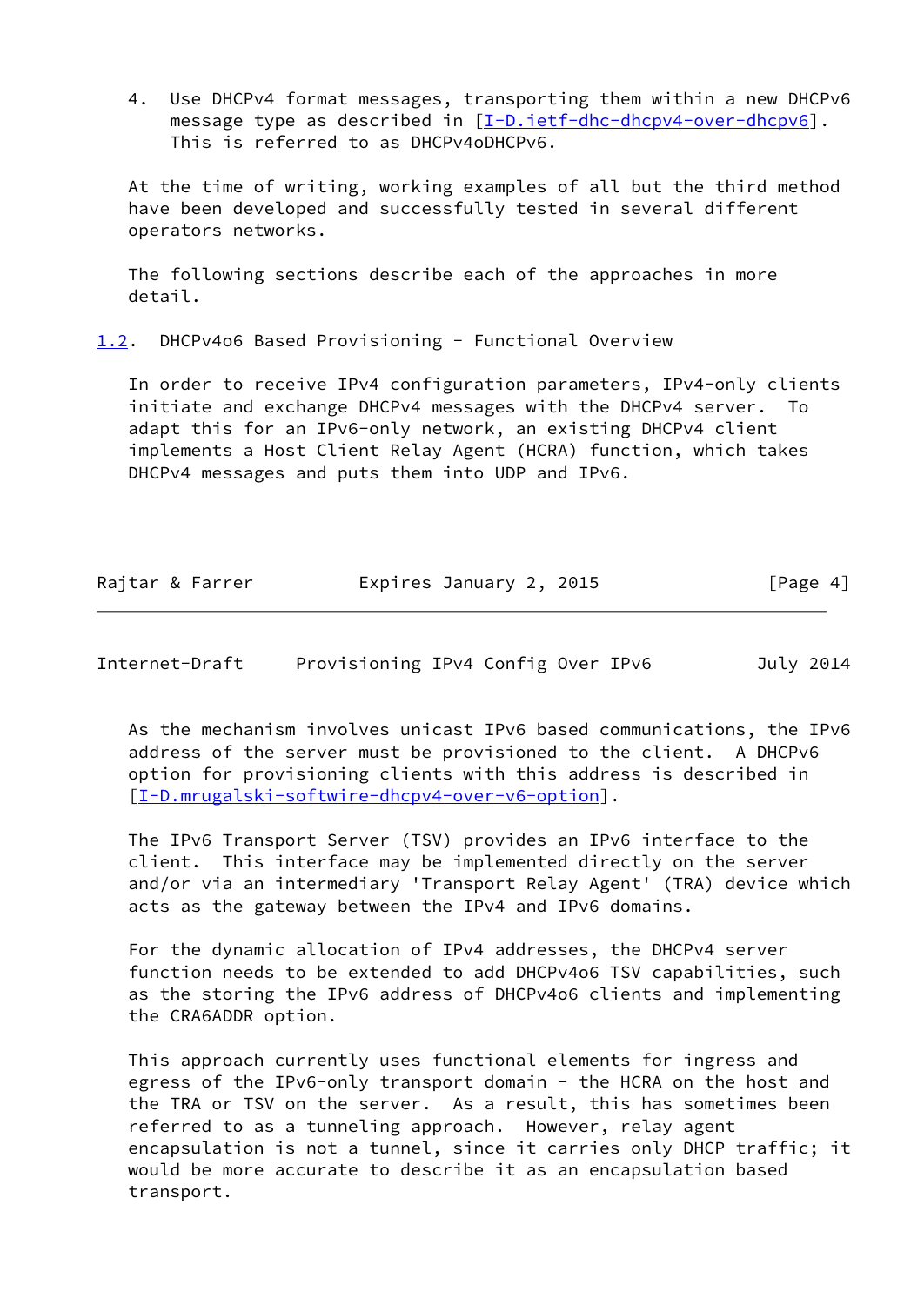<span id="page-5-2"></span> [I-D.ietf-dhc-dhcpv4-over-ipv6] also defines an On-Link Client Relay Agent (LCRA), which is a Client Relay Agent located on the same link as an unmodified DHCPv4 client. It is worth noting that there is no technical reason for using relay encapsulation for DHCPv4o6; this approach was taken because the authors of the draft originally imagined that it might be used to provide configuration information for an unmodified DHCPv4 client. However, this turns out not to be a viable approach: in order for this to work, there would have to be IPv4 routing on the local link to which the client is connected. In that case, there's no need for DHCPv4o6.

 Given that this is the case, there is no technical reason why DHCPv4o6 can't simply use the IPv6 transport directly, without any relay encapsulation. This would greatly simplify the specification and the implementation, and would still address the requirements stated in this document.

[I-D.ietf-dhc-dhcpv4-over-ipv6] describes this solution in detail.

 The protocol stack for provisioning IPv4/IPv6 tunneling and translation mechanisms is as follows:

DHCPv4/UDP/IPv6

| Rajtar & Farrer | Expires January 2, 2015 | [Page 5] |
|-----------------|-------------------------|----------|
|                 |                         |          |

<span id="page-5-1"></span>Internet-Draft Provisioning IPv4 Config Over IPv6 July 2014

#### <span id="page-5-0"></span>[1.3](#page-5-0). DHCPv6 Based Provisioning - Functional Overview

In this approach, DHCPv6 [\[RFC3315](https://datatracker.ietf.org/doc/pdf/rfc3315)] would be extended with new DHCPv6 options for configuring all IPv4 based services and functions (i.e. IPv4 address assignment and any necessary DHCPv4 options). DHCPv4 options needed by IPv4 clients connected to the IPv6 network are updated as new DHCPv6 native options carrying IPv4 configuration parameters. IPv4 address leasing would also need to be managed by the DHCPv6 server.

 At the time of writing, it is not known which or how many such options would need to be ported from DHCPv4 to DHCPv6.

 The protocol stack for provisioning IPv4/IPv6 tunneling and translation mechanisms is as follows: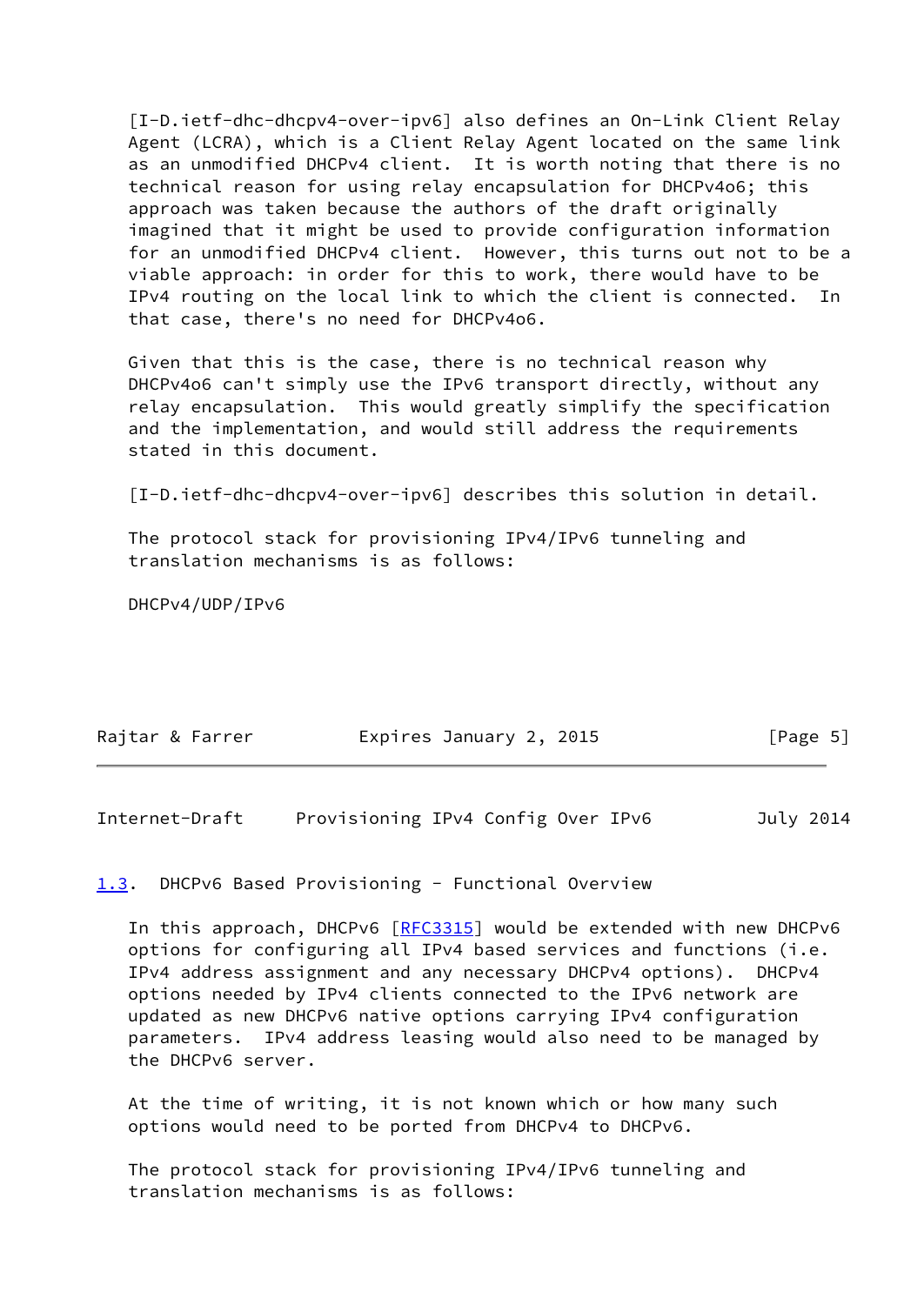DHCPv6/UDP/IPv6

<span id="page-6-0"></span>[1.4](#page-6-0). DHCPv6 + Stateless DHCPv4oSW Based Provisioning - Functional Overview

 In this approach, configuration of the IPv4 address and source ports (if required) is carried out using DHCPv6, e.g. using [\[I-D.ietf-softwire-map-dhcp\]](#page-17-3). Any additional IPv4 configuration parameters that are required are then provisioned using DHCPv4 messages transported, within IPv6, through the configured softwire in the same manner as any other IPv4 based traffic. Broadcast based DHCPv4 DHCPDISCOVER messages (necessary for IPv4 address assignment) can not be transported as some softwire mechanisms implement NBMA links, where broadcast isn't supported. Additionally, there is a more general issue with the use of fixed L4 ports in A+P [\[RFC6346](https://datatracker.ietf.org/doc/pdf/rfc6346)] based approaches. Here, a single IPv4 address is shared among multiple users, each using a unique set of ports for differentiation meaning that it is not possible for every client to be allocated a fixed L4 within its unique port set.

 On receipt by the tunnel concentrator (e.g. MAP Border Router or a Lightweight 4over6 lwAFTR), the DHCPv4 message is extracted from the IPv6 packet and forwarded to the DHCPv4 server in the same way as any other IPv4 forwarding plane packet is handled.

 As the client is already configured with its external IPv4 address and source ports (using DHCPv6 or a well-known IPv4 address for DS- Lite clients), the messages exchanged between the DHCPv4 client and server would be strictly DHCPINFORM/DHCPACK messages. These can be used for conveying additional DHCPv4 based options.

| Rajtar & Farrer | Expires January 2, 2015 | [Page 6] |
|-----------------|-------------------------|----------|
|                 |                         |          |

Internet-Draft Provisioning IPv4 Config Over IPv6 July 2014

 For this approach to function, a mechanism for the DHCPv4 client to learn the IPv4 address of the DHCPv4 server is also required. This could be via a well-known IPv4 address for the DHCPv4 server, a DHCPv4 relay function within the tunnel concentrator or other methods.

 From a transport perspective, the key difference between this method and DHCPv4o6 (described above) is the protocol stack. Here the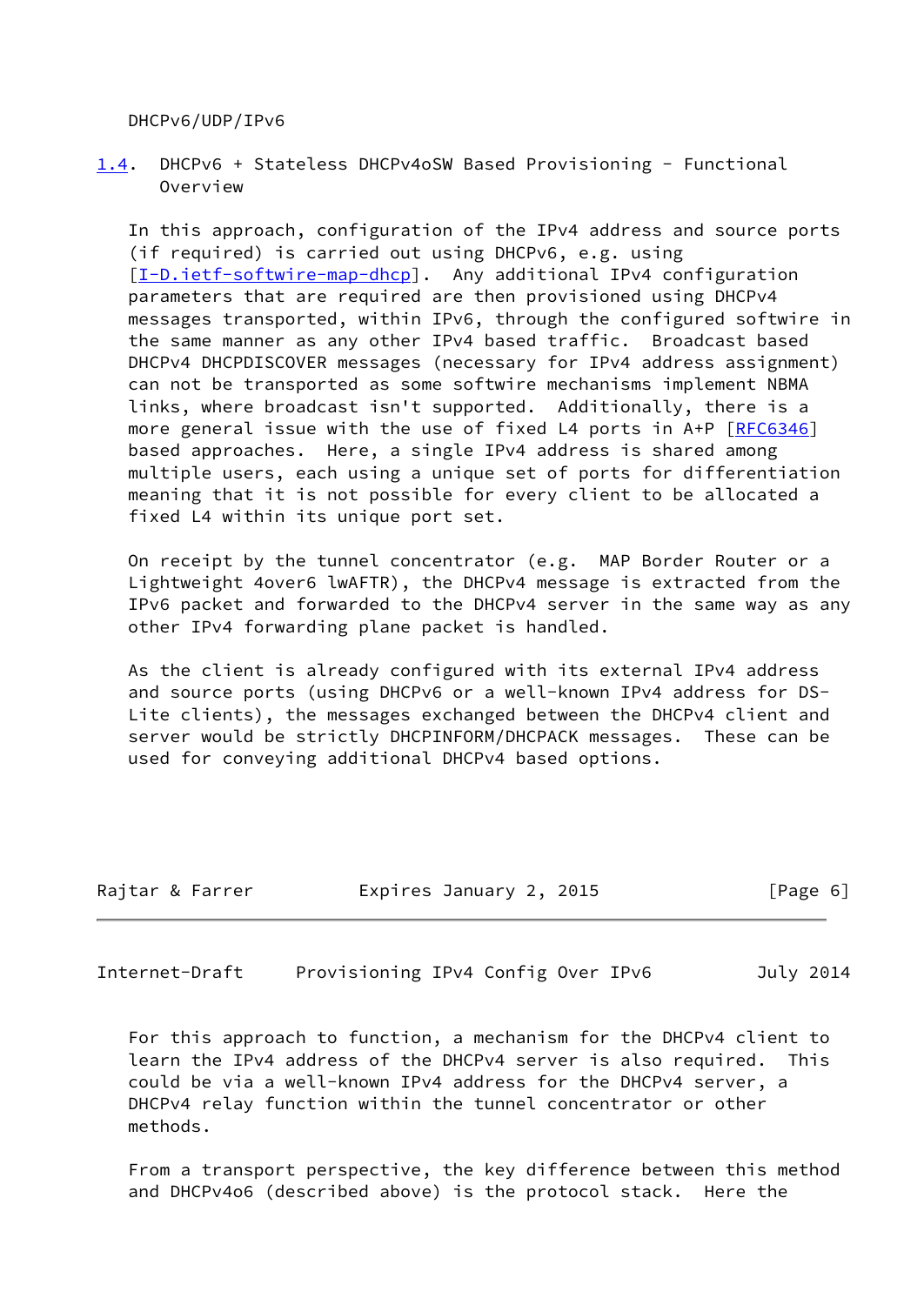DHCPv4 message is first put into UDP and IPv4 and then into the IPv6 softwire, instead of placing the DHCPv4 message directly into UDP and IPv6.

 Currently, this approach is only theoretical and does not have a corresponding Internet Draft providing more detail.

 For IPv4/IPv6 tunneling and translation mechanism, the protocol stack used for obtaining an IPv4 address and source ports (if required) is as follows:

DHCPv6/UDP/IPv6

 For provisioning IPv4/IPv6 tunneling mechanisms, the protocol stack for obtaining additional IPv4 configuration is:

DHCPv4/UDP/IPv4

 NB: The encapsulating IPv6 tunneling header is not shown as it is functionally a layer 2 header.

And for provisioning IPv4/IPv6 translation mechanisms:

DHCPv4/UDP/IPv6

<span id="page-7-2"></span>[1.5](#page-7-2). DHCPv4oDHCPv6 Based Provisioning - Functional Overview

<span id="page-7-1"></span> [I-D.ietf-dhc-dhcpv4-over-dhcpv6] describes transporting DHCPv4 messages within two new DHCPv6 messages types: DHCPV4-QUERY and DHCPV4-RESPONSE. These new messages types must be implemented in both the DHCPv4oDHCPv6 client and server.

 In this approach, dynamic IPv4 addressing, and/or any additional IPv4 configuration, is provided using DHCPv4 messages carried (without IPv4/UDP headers) within a new OPTION\_DHCPV4\_MSG DHCPv6 option.

 OPTION\_DHCPV4\_MSG enables the client and server to send BOOTP/DHCPv4 messages verbatim across the IPv6 network. When a DHCPv4oDHCPv6 server receives a DHCPv6 request containing OPTION\_DHCPV4\_MSG within a DHCPV4-QUERY message, it passes it to the DHCPv4 server engine.

| Rajtar & Farrer | Expires January 2, 2015 | [Page 7] |
|-----------------|-------------------------|----------|
|-----------------|-------------------------|----------|

<span id="page-7-0"></span>Internet-Draft Provisioning IPv4 Config Over IPv6 July 2014

Likewise, the DHCPv4 server place its DHCPv4 response in the payload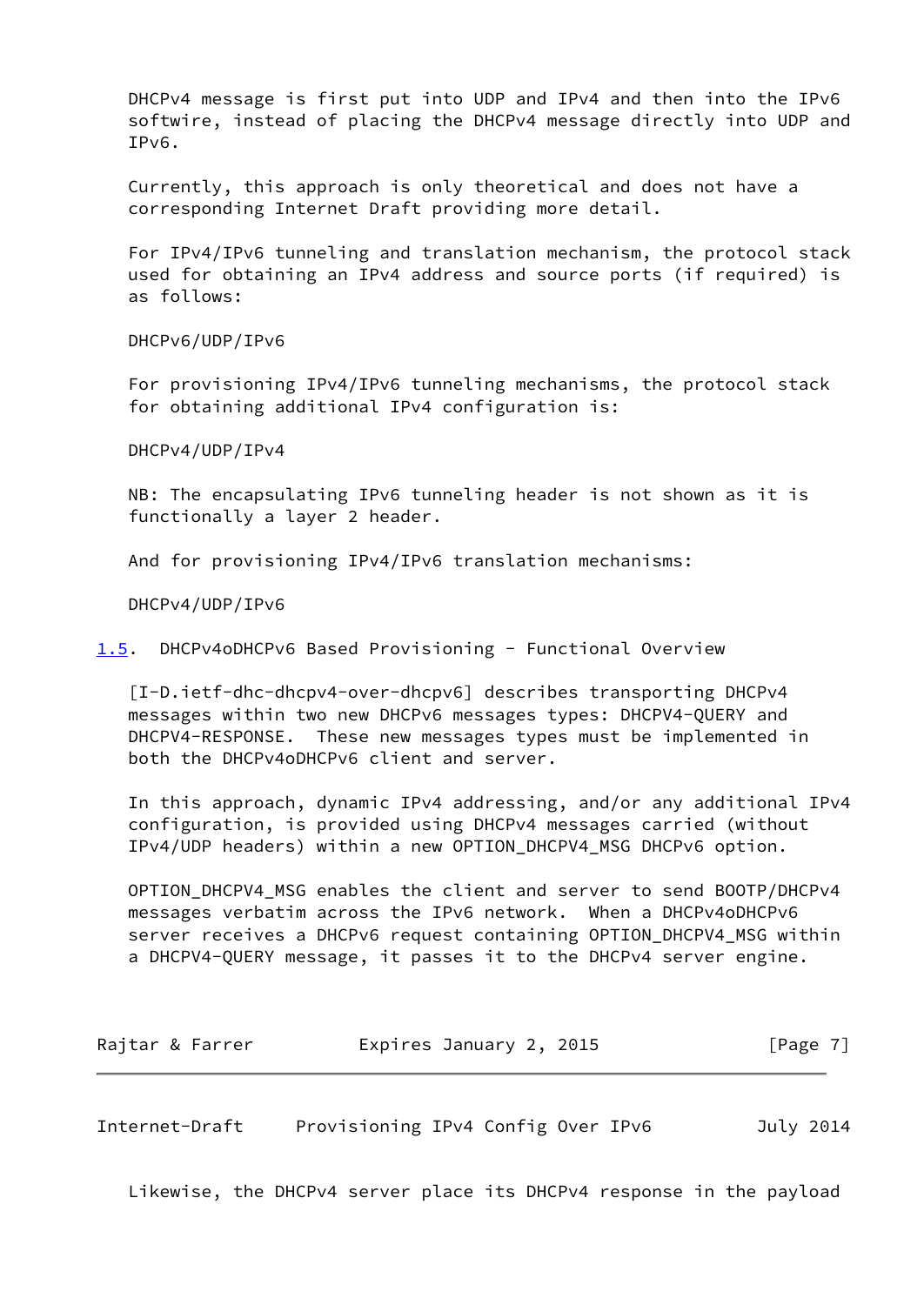of OPTION\_DHCPV4\_MSG and puts this into a DHCPV4-RESPONSE message.

 DHCPv4 messages can be carried within DHCPv6 multicast messages, using the All\_DHCP\_Relay\_Agents\_and\_Servers multicast address. These can be relayed in exactly the same way as any other DHCPv6 multicasted messages.

 Optionally, DHCPv6 relays could be updated so that they forward the DHCPV4-QUERY message to a different destination address, allowing for the separation of DHCPv4 and DHCPv6 provisioning infrastructure.

 If the DHCPv4oDHCPv6 client is provisioned with a unicast IPv6 address(es) for the server(s), then an entirely unicast message flow between the client and server is also possible without the need for relaying.

 For provisioning IPv4/IPv6 tunneling and translation mechanisms, the protocol stack used for obtaining dynamic v4 addressing and/or additional IPv4 configuration is as follows:

DHCPv4/DHCPv6/UDP/IPv6

<span id="page-8-0"></span>[2](#page-8-0). Requirements for the Solution Evaluation

 The following requirements have been defined to evaluate the different approaches:

- 1. Minimize the amount of work necessary to implement the solution through re-use of existing standards and implementations as much as possible.
- 2. Provide a method of supporting all DHCPv4 options so that they can be utilized without the need for further standardization.
- 3. Allow for the dynamic leasing of IPv4 addresses to clients. This allows for more efficient use of limited IPv4 resources.
- 4. Enable the separation of IPv4 and IPv6 host configuration infrastructure, i.e. independent DHCPv4 and DHCPv6 server functions to restrict provisioning domains to the relevant protocol and allow the removal of IPv4 infrastructure in the future.
- 5. Avoid leaving legacy IPv4 options in DHCPv6.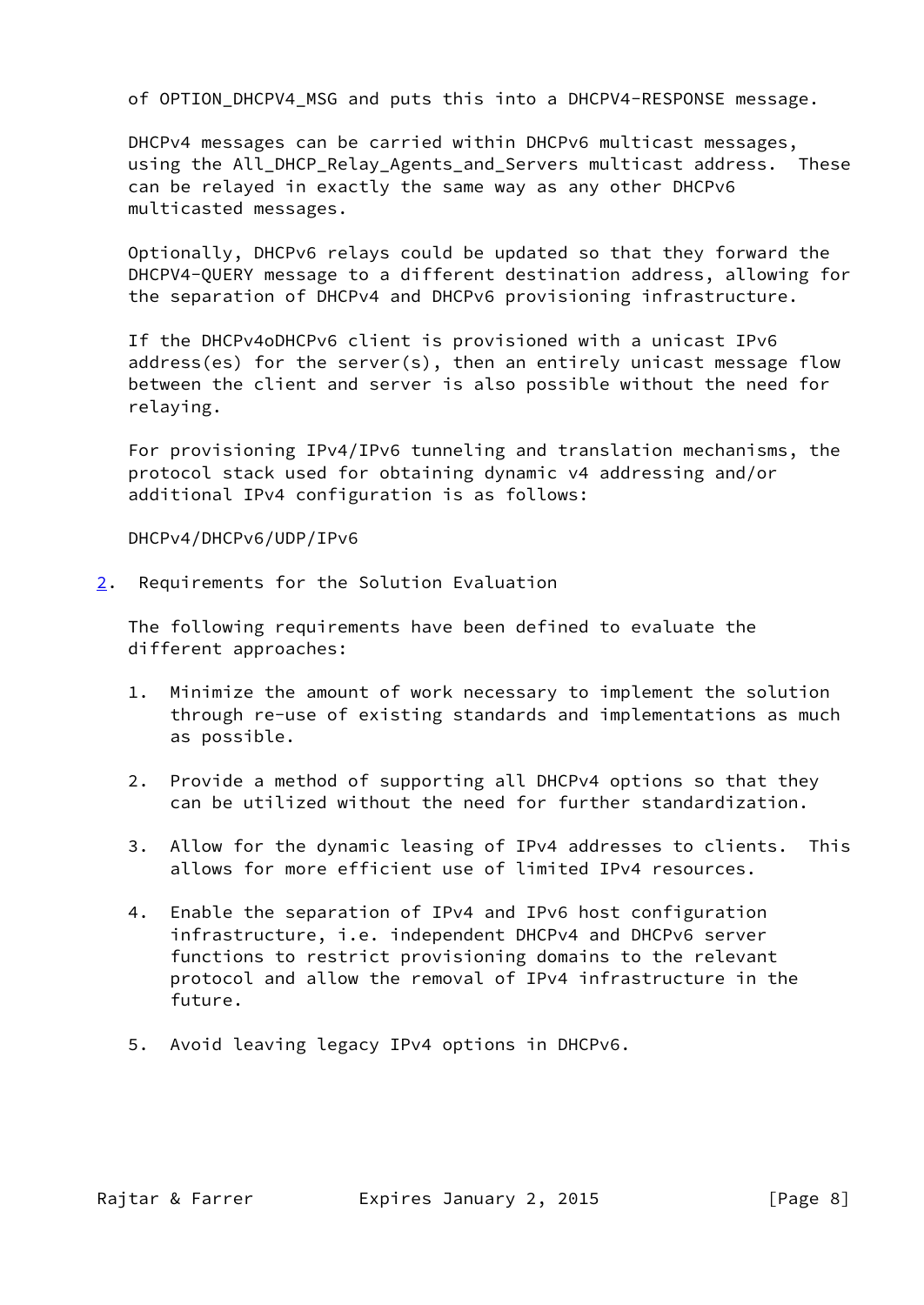- <span id="page-9-1"></span> 6. Provide a flexible architecture to give operators the option of only deploying the functional elements necessary for their specific requirements.
- 7. Not be restricted to specific underlying IPv4 over IPv6 transport mechanisms or architectures. The solution needs to be flexible enough to support new IPv4 over IPv6 technologies as they are developed.
- <span id="page-9-0"></span>[3](#page-9-0). Comparison of the Four Approaches

 The table below provides a comparative evaluation showing how the different approaches meet the solution requirements described above.

| Req.<br>No. | DHCPv4o6 | DHCP <sub>V6</sub> | DHCPv6 + Stateless<br>DHCPv4oSW | DHCPv4oDHCPv6 |
|-------------|----------|--------------------|---------------------------------|---------------|
|             | No       | Yes                | No                              | Yes           |
|             | Yes      | No                 | Yes                             | Yes           |
| 3           | Yes      | No                 | No                              | Yes           |
| 4           | Yes      | No                 | Yes                             | Yes           |
| 5           | Yes      | No                 | Yes                             | Yes           |
| 6           | No       | No                 | Yes                             | Yes           |
|             | Yes      | Yes                | No                              | Yes           |

## Table 1: Approach Comparison

 The following sections of the document provide more detail on the pros and cons of each of the approaches.

- <span id="page-9-2"></span>[3.1](#page-9-2). DHCPv4o6 Based Provisioning
- <span id="page-9-3"></span>[3.1.1](#page-9-3). Pros
	- 1. Implementation makes all existing DHCPv4 options available with no further ongoing development work necessary.
	- 2. IPv4 and IPv6 based provisioning can be separated from each other if required, allowing flexibility in network design.
	- 3. Easy to implement through minor adaptation of existing DHCPv4 client, relay and server code.
	- 4. Suitable for dynamic IPv4 address leases where the IPv4 address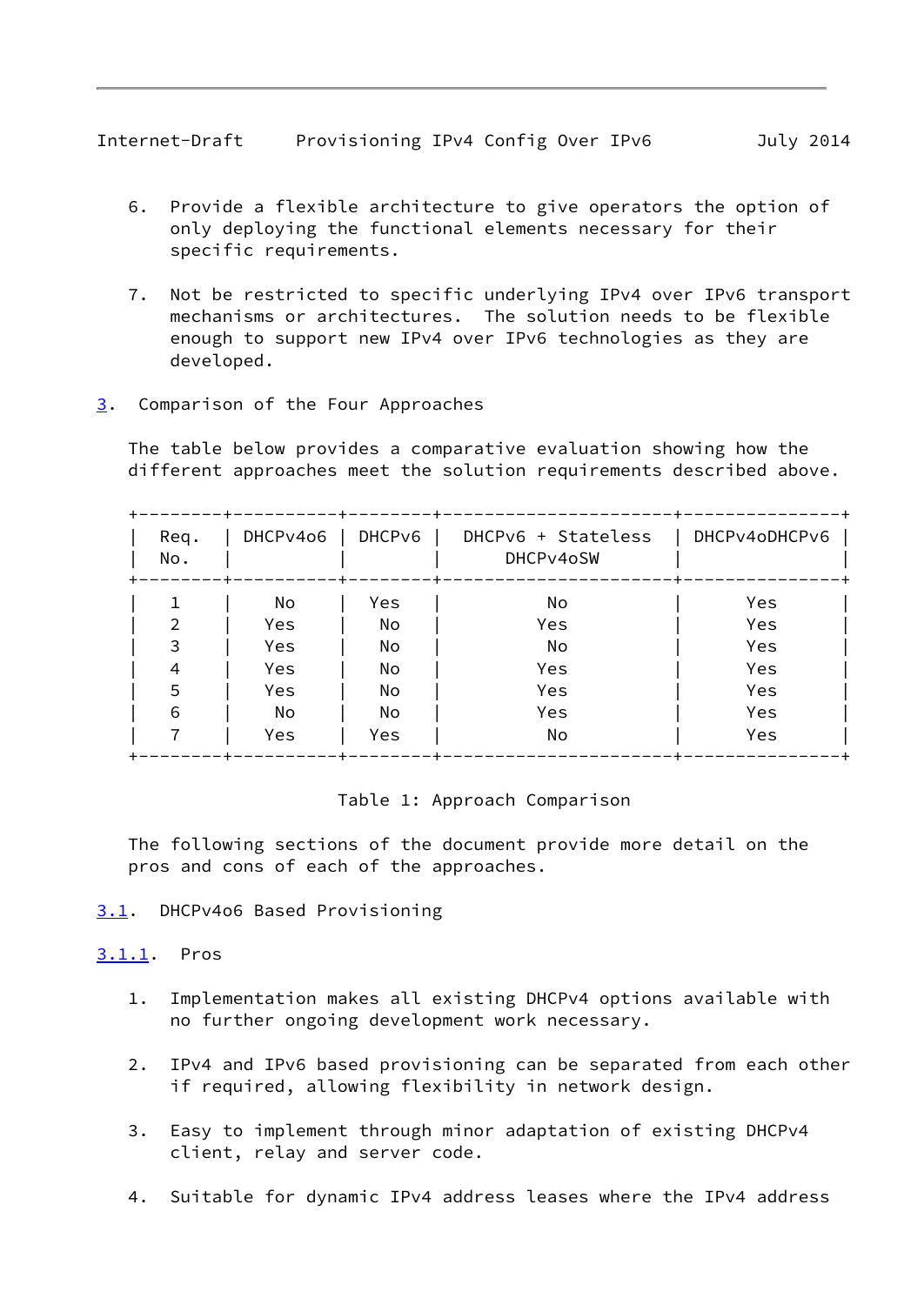lifetime is not linked to the lifetime of a DHCPv6 lease.

| Rajtar & Farrer | Expires January 2, 2015 | [Page 9] |
|-----------------|-------------------------|----------|
|                 |                         |          |

<span id="page-10-1"></span>Internet-Draft Provisioning IPv4 Config Over IPv6 July 2014

5. Implementations already exist, proving that the approach works.

## <span id="page-10-0"></span>[3.1.2](#page-10-0). Cons

- 1. More new functional elements required within the architecture (CRA, DHCPv4o6 server and optionally TRA) than are necessary in DHCPv6 based provisioning.
- 2. A new DHCPv6 option is necessary in order to provision the IPv6 address of the DHCPv4 server to the end device.
- 3. The DHCPv4 client host needs to be updated to implement the IPv6 encapsulation and decapsulation function (i.e., an HCRA). Otherwise a separate On-Link CRA (LCRA) functional element must be deployed.
- 4. A DHCPv4 server must be deployed and maintained.
- 5. The DHCPv4 server needs to be updated to implement new DHCPv4o6 functionality.
- <span id="page-10-2"></span>[3.2](#page-10-2). DHCPv6 Based Provisioning

## <span id="page-10-3"></span>[3.2.1](#page-10-3). Pros

- 1. No additional functional elements are required except the DHCPv6 client and server.
- 2. A single protocol is used to deliver configuration information for IPv4 and IPv6.
- 3. Single provisioning point for all configuration parameters.

# <span id="page-10-4"></span>[3.2.2](#page-10-4). Cons

- 1. Any required DHCPv4 options must be ported to DHCPv6, which will require re-development work for each option.
- 2. Means that DHCPv4 'legacy' options (which will be of decreasing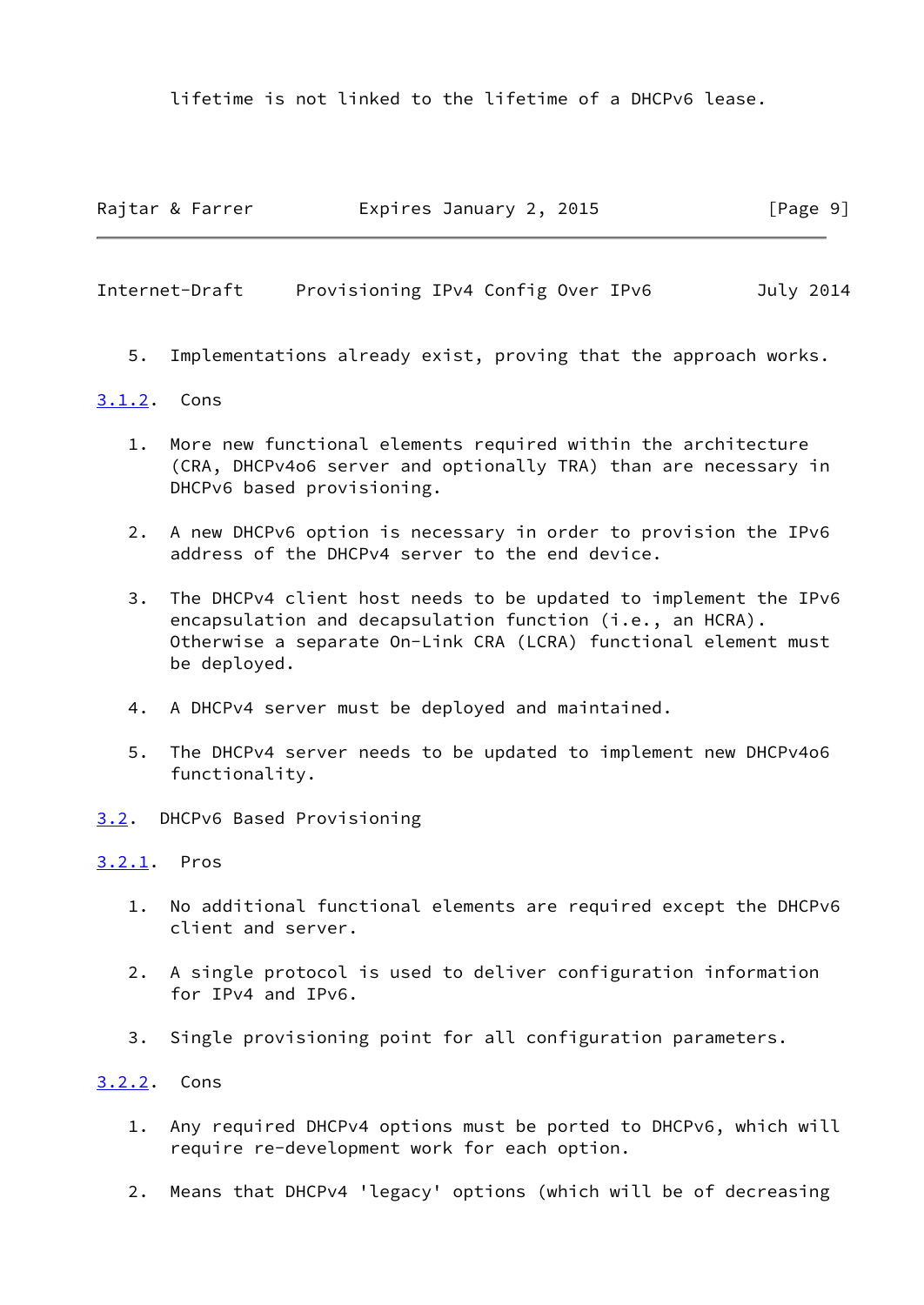relevance in the future) will remain in DHCPv6 for the lifetime of the protocol.

- 3. Each time that a DHCPv4 option is ported to DHCPv6, all clients, servers and possibly relays would need to be updated to implement the new option.
- 4. Architecture does not allow for the separation of IPv4 and IPv6 domains.

| Rajtar & Farrer | Expires January 2, 2015 | [Page 10] |
|-----------------|-------------------------|-----------|
|                 |                         |           |

<span id="page-11-1"></span>Internet-Draft Provisioning IPv4 Config Over IPv6 July 2014

- 5. Does not provide a mechanism for dynamic IPv4 address leasing. The lifetime of the IPv4 address is linked to the lifetime of a DHCPv6 address lease (i.e. the IPv4 address can only be changed when a DHCPv6 RENEW/REBIND message is sent). To remove this interdependency, a new DHCPv4 lease management mechanism would need to be added to DHCPv6 (e.g. a new Identity Association solely for IPv4 address leasing).
- <span id="page-11-0"></span>[3.3](#page-11-0). DHCPv6 + Stateless DHCPv4oSW Based Provisioning
- <span id="page-11-2"></span>[3.3.1](#page-11-2). Pros
	- 1. Once implemented, all existing DHCPv4 options will be available with no ongoing development work required.
	- 2. Uses existing DHCPv4 and DHCPv6 architectures in order to provide IPv4 configuration in an IPv6 only environment.
	- 3. If required, DHCPv4 and DHCPv6 based provisioning can be separated from each other, allowing flexibility in network design.
- <span id="page-11-3"></span>[3.3.2](#page-11-3). Cons
	- 1. More new functional elements required than are necessary with DHCPv6 based provisioning.
	- 2. IPv4 over IPv6 softwire approaches that distribute the NAT44 function to the CPE and allow for IP address sharing (MAP-E & LW4o6) forbid the use of reserved TCP/UDP ports (e.g. 0-1024). Every DHCPv4 client sharing the same address needs to have a UDP listener running on UDP port 68. To resolve this would require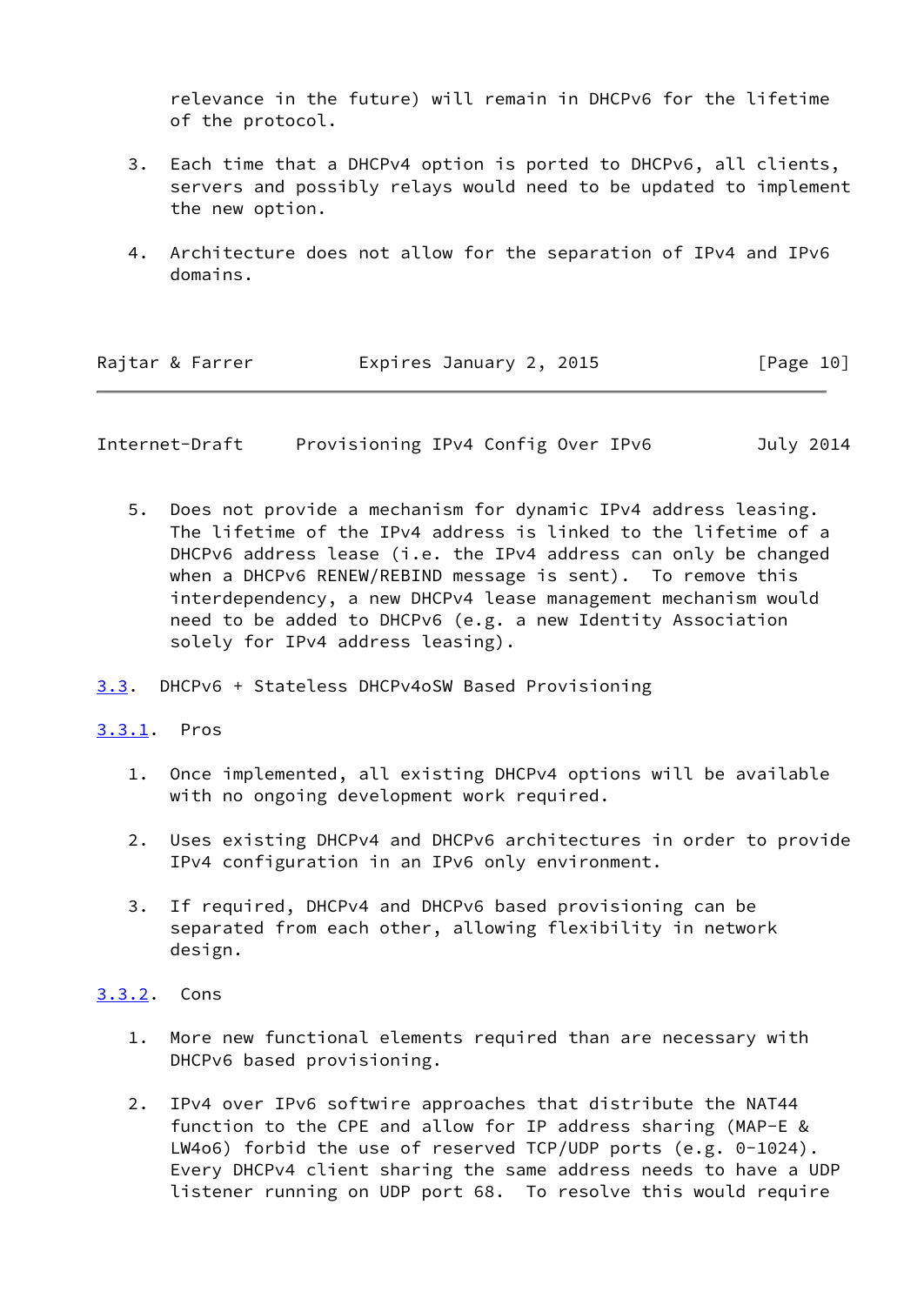significant rework to either the softwire mechanisms and/or the DHCPv4 client implementation.

- 3. From the current specification, DHCPINFORM is not suitable for use over a softwire. Additional work, such as the development of 'shims' would be necessary.
- 4. The current DHCPINFORM specification has a number of unclear points, such as those described in [\[I-D.ietf-dhc-dhcpinform-clarify](#page-16-6)]. Substantial work would be required to resolve this.
- 5. Links the deployment of IPv4 configuration over IPv6 to a softwire implementation (e.g. requiring a softwire concentrator to act as a DHCPv4 relay). Whilst softwires are the only

| Rajtar & Farrer | Expires January 2, 2015 | [Page 11] |
|-----------------|-------------------------|-----------|
|-----------------|-------------------------|-----------|

<span id="page-12-1"></span>Internet-Draft Provisioning IPv4 Config Over IPv6 July 2014

 application for this functionality at the moment, this may not be the case in the future, meaning another solution may be required.

- 6. A new mechanism must be defined in order to provide the DHCPv4 client with the IPv4 address of the DHCPv4 server so that unicast DHCPINFORM messages can be sent.
- 7. As only the DHCPINFORM/DHCPACK DHCPv4 message types are supported, dynamic IPv4 address leasing (using DHCPDISCOVER messages) cannot be used.
- 8. Restricted to underlying hub-and-spoke IPv4 over IPv6 architectures. The hub is necessary to locate the DHCPv4 relay function, as all traffic must pass through it. An underlying mesh architecture does not have such a location to deploy the relay function.
- 9. The approach is currently unproven. Although existing implementations may currently exist, the approach has not been demonstrated.
- <span id="page-12-0"></span>[3.4](#page-12-0). DHCPv4oDHCPv6 Based Provisioning
- <span id="page-12-2"></span>[3.4.1](#page-12-2). Pros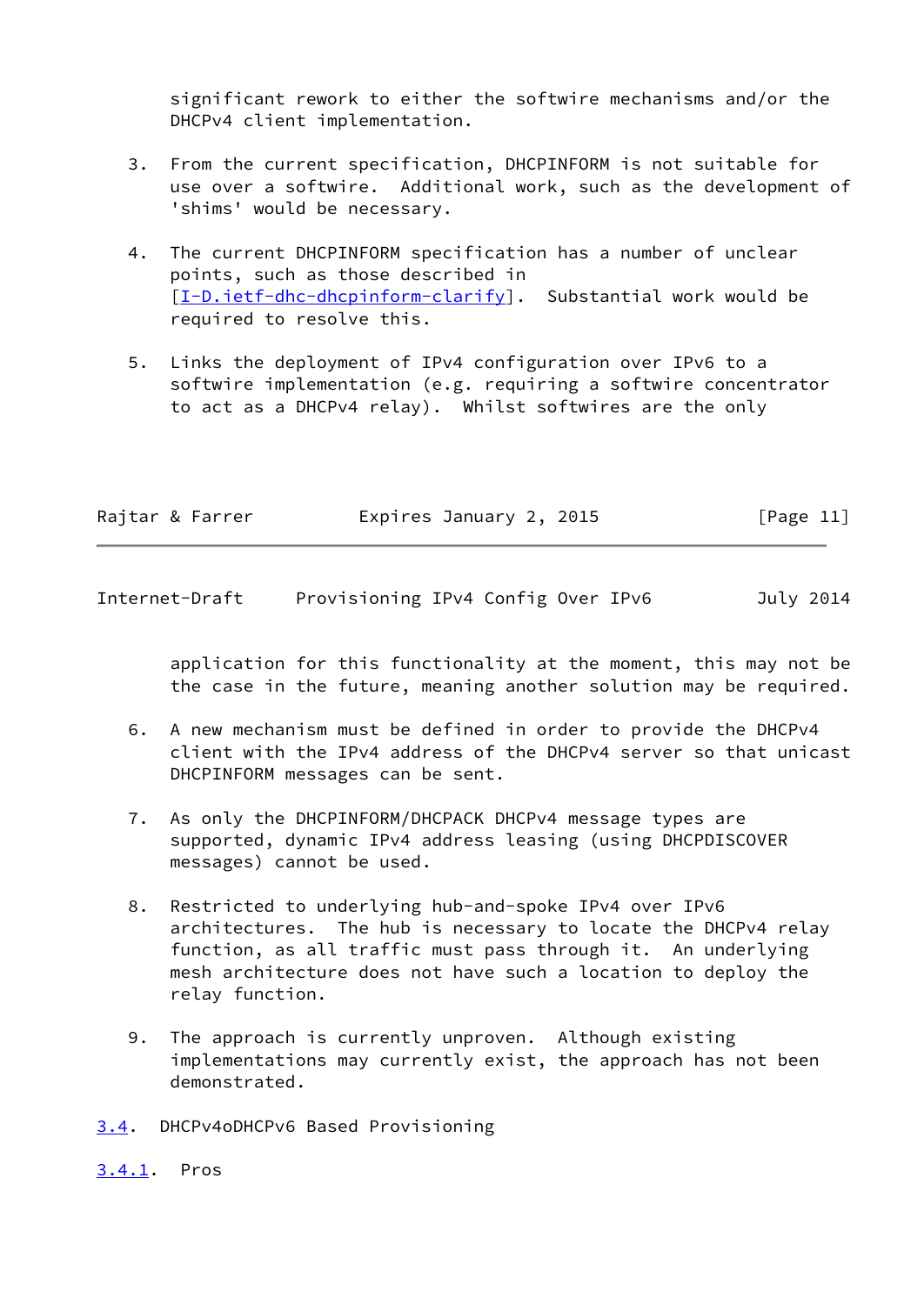- 1. Once implemented, all existing DHCPv4 options will be available with no ongoing development work necessary.
- 2. Uses existing DHCPv4 and DHCPv6 architectures in order to provide IPv4 configuration in an IPv6 only environment.
- 3. If required, DHCPv4 and DHCPv6 based provisioning can be separated from each other, allowing flexibility in network design.
- 4. Suitable for the provisioning of dynamic IPv4 configuration as the existing DHCPv4 leasing mechanism can be used.

## <span id="page-13-0"></span>[3.4.2](#page-13-0). Cons

- 1. More new functional elements within the architecture than are necessary in DHCPv6 based provisioning.
- 2. DHCPv6 clients need to be updated to implement the new DHCPv6 message types (BOOTPREQUESTv6 and BOOTPREPLYv6).
- 3. The DHCPv6 server needs to be updated to implement the new DHCPv4oDHCPv6 message types and functionality.

| [Page 12]<br>Expires January 2, 2015<br>Rajtar & Farrer |  |
|---------------------------------------------------------|--|
|---------------------------------------------------------|--|

<span id="page-13-2"></span>Internet-Draft Provisioning IPv4 Config Over IPv6 July 2014

 4. The approach is currently unproven as no existing implementations exist.

# <span id="page-13-1"></span>[4](#page-13-1). Conclusion

 Whilst all of the approaches described here will require some development work to realize, it is clear from the above analysis that the most sustainable approach capitalizes on existing DHCPv4 implementations and include them as new DHCPv6 message types. The main rationale for this is that it enables all of DHCPv4's existing options to be migrated for use over IPv6 in a single step.

 Porting of all necessary DHCPv4 options to DHCPv6 would require ongoing development work, re-implementing existing DHCPv4 functionality in DHCPv6. This will result in having legacy DHCPv4 options in DHCPv6, which will no longer be useful once IPv4 is completely abandoned.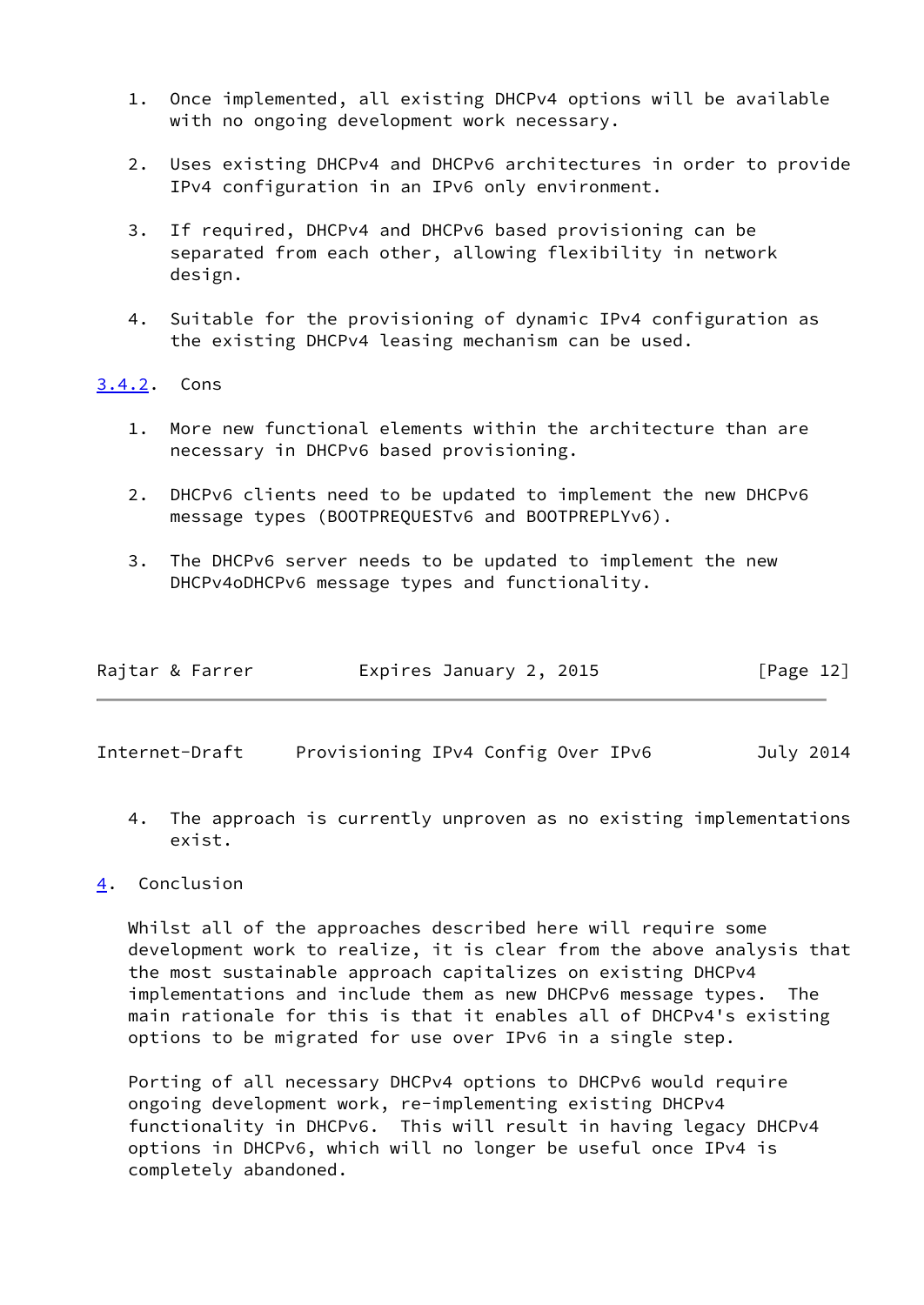Therefore, the DHCPv6 approach is not appropriate for delivering IPv4 configuration parameters.

 The dynamic leasing of IPv4 addresses is fundamental to the efficient use of remaining IPv4 resources. This will become increasingly important in the future, so a mechanism which supports this is necessary. DHCPv6 + Stateless DHCPv4oSW does not provide this function and so is not recommended.

 The DHCPv4o6 approach requires a DHCPv4 server (with DHCPv4o6 functionality) for all deployment scenarios, even when DHCPv4 specific functionality (e.g. sending DHCPv4 options) is not required by the operator.

 Therefore, this memo recommends DHCPv4oDHCPv6 [\[I-D.ietf-dhc-dhcpv4-over-dhcpv6](#page-7-1)] as the best underlying approach for provisioning IPv4 parameters over an IPv6 only network.

<span id="page-14-2"></span>[5](#page-14-2). Transporting Unmodified DHCPv4 Messages over an IPv6 Link Layer

 DHCPv4 can be transported across a broadcast capable link layer, such as a softwire. Functionally, a DHCPv4 client operates on the link layer interface (e.g. the softwire tunnel interface). As the link layer must support broadcasts, DHCPDISCOVER and other broadcast DHCPv4 messages can be transported. The DHCPv4 message flow is then the same as described in section [3.1 of \[RFC2131\]](https://datatracker.ietf.org/doc/pdf/rfc2131#section-3.1).

 For an unmodified DHCPv4 client to function over an IPv6 native network, the underlying IPv4 over IPv6 architecture must be based on a point-to-point link between the client and a central point (i.e. a

| Rajtar & Farrer | Expires January 2, 2015 | [Page 13] |
|-----------------|-------------------------|-----------|
|-----------------|-------------------------|-----------|

<span id="page-14-1"></span>Internet-Draft Provisioning IPv4 Config Over IPv6 July 2014

 hub or tunnel concentrator) which all client DHCPv4 broadcast messages will pass through. This hub must function as either the DHCPv4 server or a DHCPv4 relay. The relay forwards broadcast DHCPv4 DHCPDISCOVER/DHCPREQUEST messages to a separate DHCPv4 server.

<span id="page-14-0"></span>[5.1](#page-14-0). Combined Hub and DHCPv4 Relay Required Functionality

 When the DHCPv4 relay function is co-located with the IPv4 in IPv6 hub function, there are some implementation considerations and requirements that must be fulfilled. The following list describes these.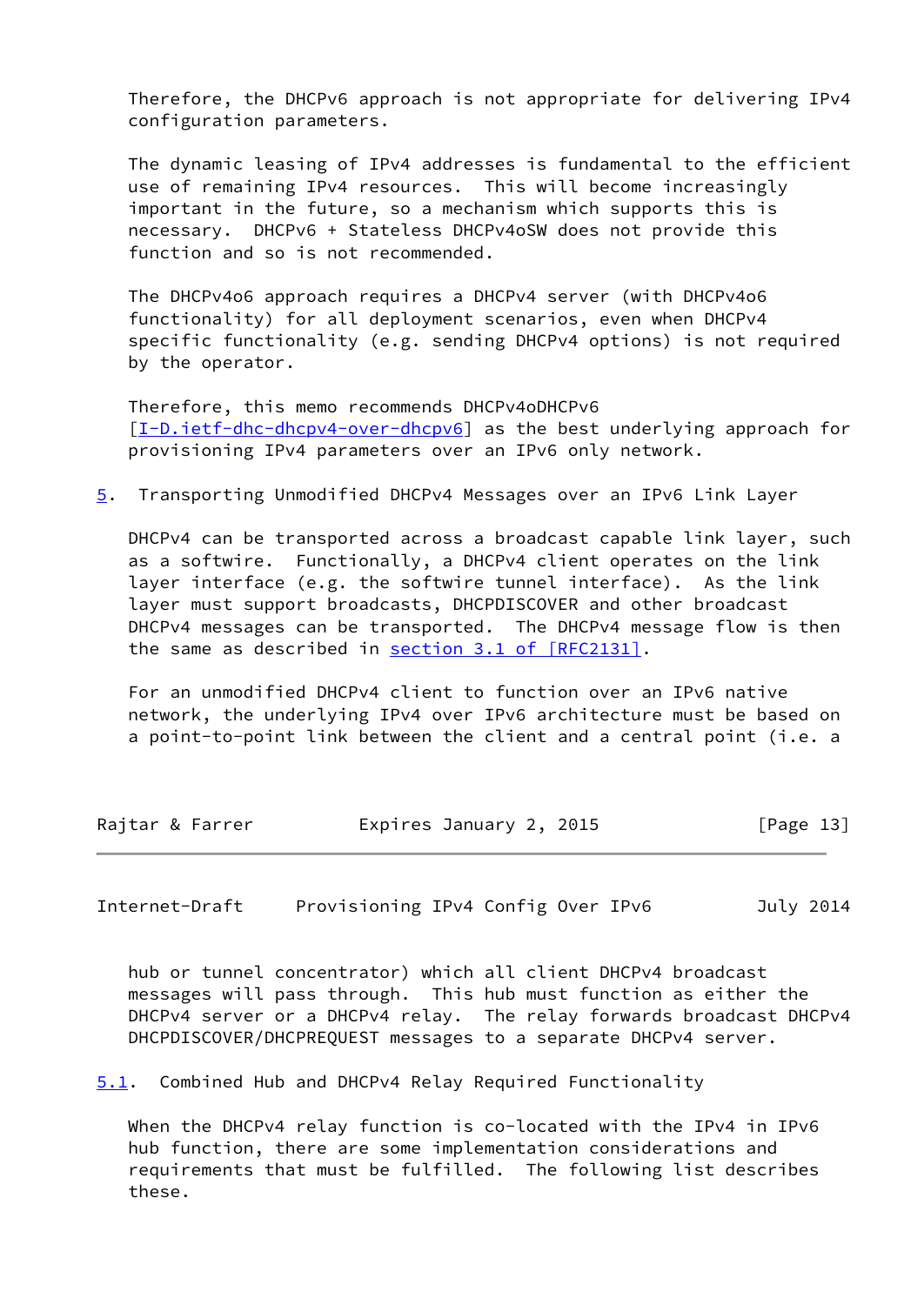- 1. Depending on the underlying IPv4 over IPv6 mechanism that the hub is based upon, it may be necessary to modify the encapsulation/ decapsulation or IPv6/IPv4 translation packet validation policy so that IPv4 payload packets sourced from the unspecified address (0.0.0.0) are not dropped for broadcast DHCPv4 payload packets.
- 2. The DHCPv4 relay must use the DHCPv4 Relay Information Option (option 82) Relay-ID sub-option (2) to convey the client's source IPv6 address. This is used by the relay to route DHCPv4 response packets sent by the DHCPv4 server to the correct client.
- 3. For some IPv4 in IPv6 transition technologies, a client may be configured with an IPv4 address which is shared by other clients. In these cases, clients using a single IPv4 address are differentiated using the combination of the IPv4 address and a range of restricted layer 4 source ports unique to each client (used for NAPT). The DHCPv4 client L4 port (68) must not be provisioned to any client for NAPT use.
- 4. The DHCPv4 relay must implement the Server Identifier Override Sub-option described in [\[RFC5107](https://datatracker.ietf.org/doc/pdf/rfc5107)] to direct all DHCPv4 messages through the DHCPv4 relay. As option 82 is being used to identify the destination IPv6 address for messages from the DHCPv4 server to the client, the L4 destination port is not required for the return path lookup process and is left unchanged as port 68.
- <span id="page-15-0"></span>[6](#page-15-0). IANA Considerations

This document does not make any request from IANA.

 Note to RFC Editor: this section may be removed on publication as an RFC.

| Rajtar & Farrer | Expires January 2, 2015 | [Page 14] |
|-----------------|-------------------------|-----------|
|-----------------|-------------------------|-----------|

<span id="page-15-2"></span>

| Internet-Draft | Provisioning IPv4 Config Over IPv6 |  |  | July 2014 |
|----------------|------------------------------------|--|--|-----------|
|                |                                    |  |  |           |

<span id="page-15-1"></span>[7](#page-15-1). Security Considerations

 This document analyzes various solutions and doesn't introduce any new capabilities necessitating additional security considerations.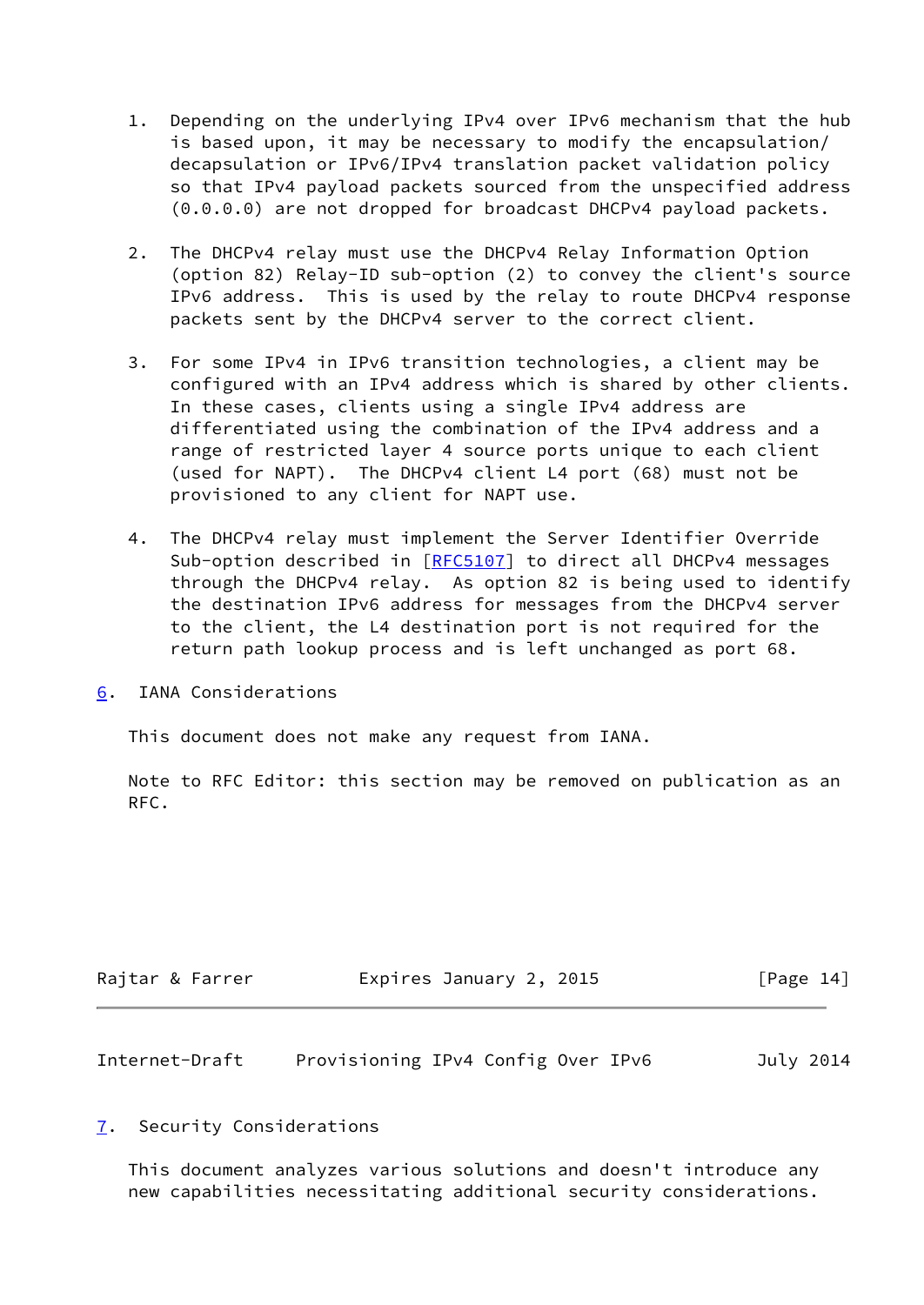The following sub-sections provide pointers to the documented security considerations associated with each approach.

<span id="page-16-0"></span>[7.1](#page-16-0). DHCPv4oIPv6

 Security considerations associated with this approach are described in Section 8 of [\[I-D.ietf-dhc-dhcpv4-over-ipv6](#page-5-2)].

<span id="page-16-1"></span>[7.2](#page-16-1). DHCPv6

 Security considerations associated with this approach are described in Section [23 of \[RFC3315\]](https://datatracker.ietf.org/doc/pdf/rfc3315#section-23).

<span id="page-16-2"></span>[7.3](#page-16-2). DHCPv6+DHCPv4oSW

 There is currently no document describing this mechanism, so no security considerations have been documented.

<span id="page-16-3"></span>[7.4](#page-16-3). DHCPv4oDHCPv6

 Security considerations associated with this approach are described in [[I-D.ietf-dhc-dhcpv4-over-dhcpv6\]](#page-7-1).

<span id="page-16-4"></span>[8](#page-16-4). Acknowledgements

 Thanks to Ted Lemon, Tomek Mrugalski, Ole Troan, Bernie Volz and Francis Dupont for their input and reviews.

- <span id="page-16-6"></span><span id="page-16-5"></span>[9](#page-16-5). Informative References
	- [I-D.ietf-dhc-dhcpinform-clarify]

 Hankins, D., "Dynamic Host Configuration Protocol DHCPINFORM Message Clarifications", [draft-ietf-dhc](https://datatracker.ietf.org/doc/pdf/draft-ietf-dhc-dhcpinform-clarify-06) [dhcpinform-clarify-06](https://datatracker.ietf.org/doc/pdf/draft-ietf-dhc-dhcpinform-clarify-06) (work in progress), October 2011.

[I-D.ietf-dhc-dhcpv4-over-dhcpv6]

 Sun, Q., Cui, Y., Siodelski, M., Krishnan, S., and I. Farrer, "DHCPv4 over DHCPv6 Transport", [draft-ietf-dhc](https://datatracker.ietf.org/doc/pdf/draft-ietf-dhc-dhcpv4-over-dhcpv6-09) [dhcpv4-over-dhcpv6-09](https://datatracker.ietf.org/doc/pdf/draft-ietf-dhc-dhcpv4-over-dhcpv6-09) (work in progress), June 2014.

[I-D.ietf-dhc-dhcpv4-over-ipv6]

 Cui, Y., Wu, P., Wu, J., Lemon, T., and Q. Sun, "DHCPv4 over IPv6 Transport", [draft-ietf-dhc-dhcpv4-over-ipv6-09](https://datatracker.ietf.org/doc/pdf/draft-ietf-dhc-dhcpv4-over-ipv6-09) (work in progress), April 2014.

Rajtar & Farrer **Expires January 2, 2015** [Page 15]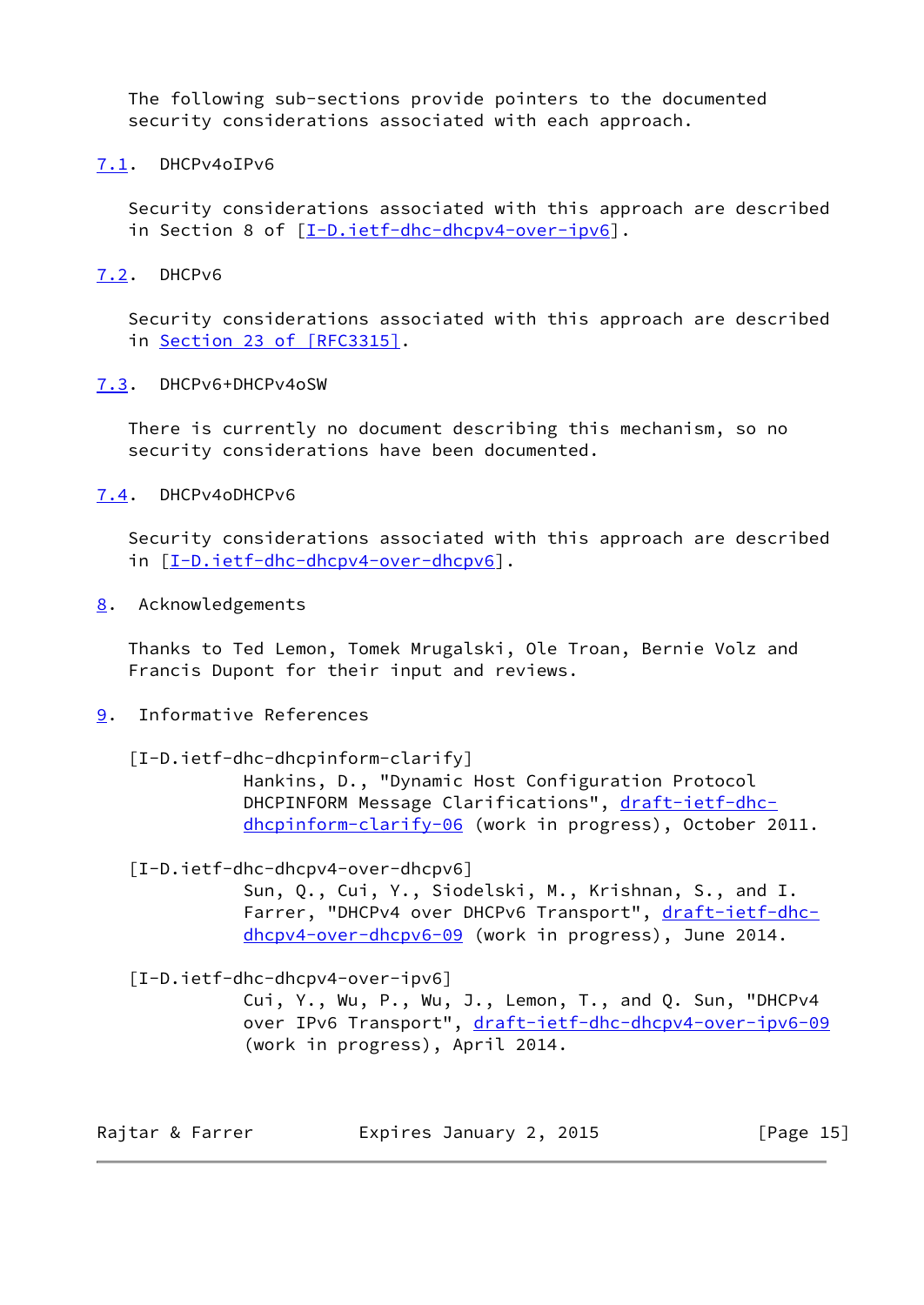<span id="page-17-0"></span>[I-D.ietf-softwire-lw4over6]

 Cui, Y., Qiong, Q., Boucadair, M., Tsou, T., Lee, Y., and I. Farrer, "Lightweight 4over6: An Extension to the DS Lite Architecture", [draft-ietf-softwire-lw4over6-10](https://datatracker.ietf.org/doc/pdf/draft-ietf-softwire-lw4over6-10) (work in progress), June 2014.

<span id="page-17-1"></span>[I-D.ietf-softwire-map]

 Troan, O., Dec, W., Li, X., Bao, C., Matsushima, S., Murakami, T., and T. Taylor, "Mapping of Address and Port with Encapsulation (MAP)", [draft-ietf-softwire-map-10](https://datatracker.ietf.org/doc/pdf/draft-ietf-softwire-map-10) (work in progress), January 2014.

<span id="page-17-3"></span>[I-D.ietf-softwire-map-dhcp]

 Mrugalski, T., Troan, O., Farrer, I., Perreault, S., Dec, W., Bao, C., leaf.yeh.sdo@gmail.com, l., and X. Deng, "DHCPv6 Options for configuration of Softwire Address and Port Mapped Clients", [draft-ietf-softwire-map-dhcp-07](https://datatracker.ietf.org/doc/pdf/draft-ietf-softwire-map-dhcp-07) (work in progress), March 2014.

<span id="page-17-2"></span>[I-D.ietf-softwire-map-t]

 Li, X., Bao, C., Dec, W., Troan, O., Matsushima, S., and T. Murakami, "Mapping of Address and Port using Translation (MAP-T)", [draft-ietf-softwire-map-t-05](https://datatracker.ietf.org/doc/pdf/draft-ietf-softwire-map-t-05) (work in progress), February 2014.

<span id="page-17-4"></span>[I-D.mrugalski-softwire-dhcpv4-over-v6-option]

 Mrugalski, T. and P. Wu, "Dynamic Host Configuration Protocol for IPv6 (DHCPv6) Option for DHCPv4 over IPv6 Endpoint", [draft-mrugalski-softwire-dhcpv4-over](https://datatracker.ietf.org/doc/pdf/draft-mrugalski-softwire-dhcpv4-over-v6-option-01) [v6-option-01](https://datatracker.ietf.org/doc/pdf/draft-mrugalski-softwire-dhcpv4-over-v6-option-01) (work in progress), September 2012.

- [RFC2131] Droms, R., "Dynamic Host Configuration Protocol", [RFC](https://datatracker.ietf.org/doc/pdf/rfc2131) [2131,](https://datatracker.ietf.org/doc/pdf/rfc2131) March 1997.
- [RFC3315] Droms, R., Bound, J., Volz, B., Lemon, T., Perkins, C., and M. Carney, "Dynamic Host Configuration Protocol for IPv6 (DHCPv6)", [RFC 3315,](https://datatracker.ietf.org/doc/pdf/rfc3315) July 2003.
- [RFC5107] Johnson, R., Kumarasamy, J., Kinnear, K., and M. Stapp, "DHCP Server Identifier Override Suboption", [RFC 5107](https://datatracker.ietf.org/doc/pdf/rfc5107), February 2008.
- [RFC6346] Bush, R., "The Address plus Port (A+P) Approach to the IPv4 Address Shortage", [RFC 6346,](https://datatracker.ietf.org/doc/pdf/rfc6346) August 2011.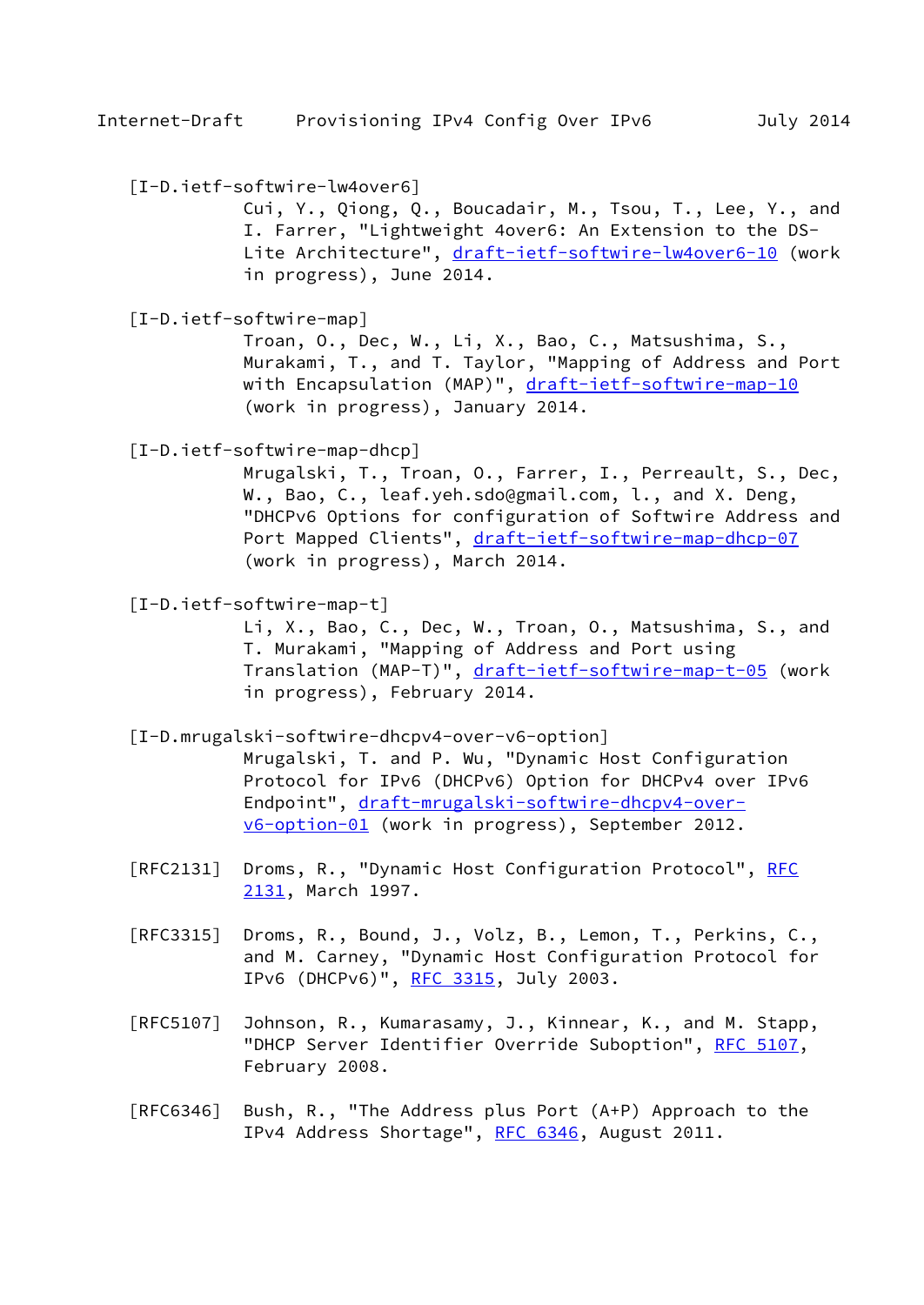# <span id="page-18-0"></span>Internet-Draft Provisioning IPv4 Config Over IPv6 July 2014

Authors' Addresses

 Branimir Rajtar Hrvatski Telekom Zagreb Croatia

Email: branimir.rajtar@t.ht.hr

 Ian Farrer Deutsche Telekom AG Bonn Germany

Email: ian.farrer@telekom.de